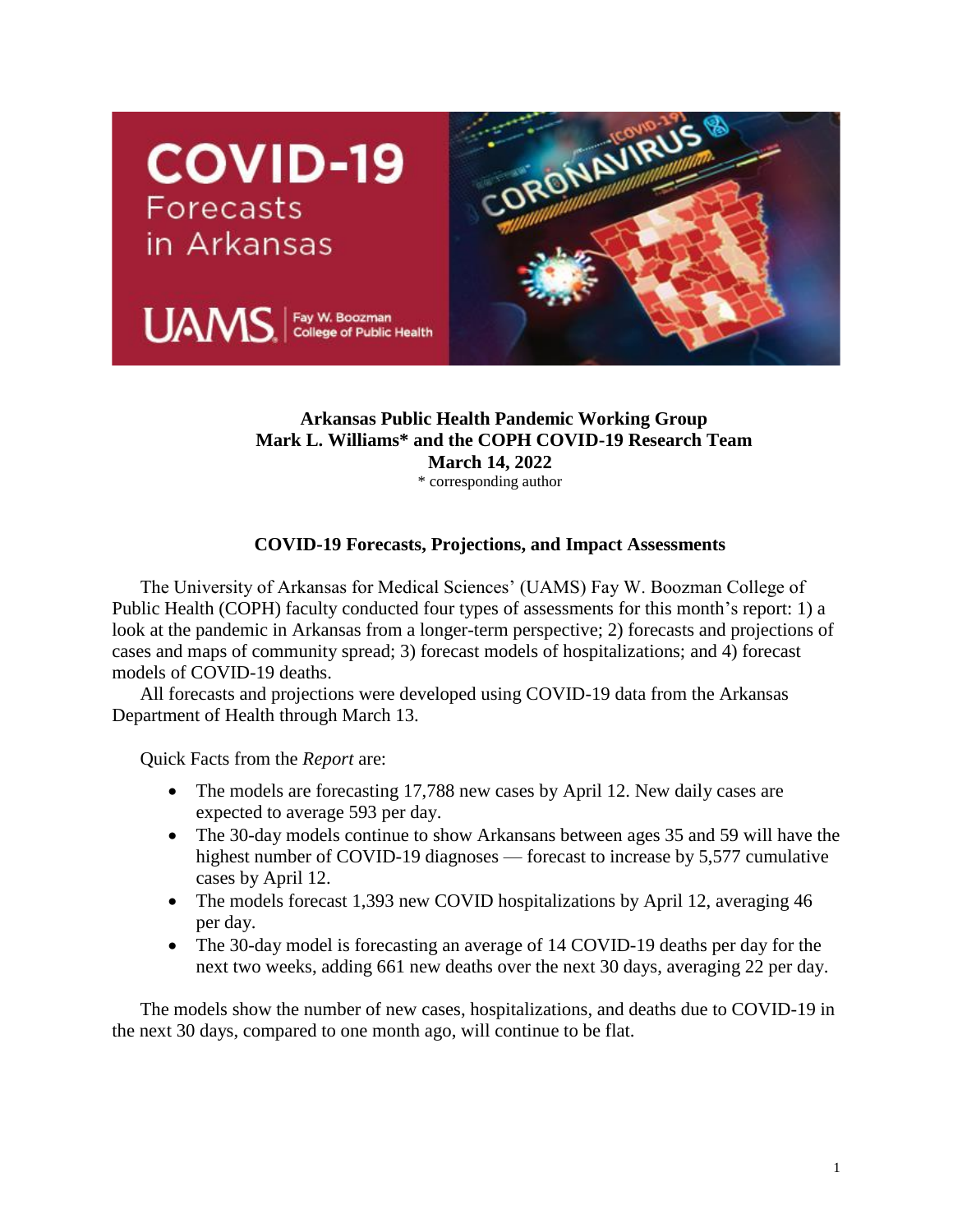**Figure 1.** *COVID-19 waves in Arkansas*



As shown in Figure 1, the COVID-19 pandemic in Arkansas has followed a wave pattern of infection. The reason for the wave pattern is related to a number of factors, predominantly the infectiousness of the virus and the number of people within a population susceptible to infection at a given time. Both factors are highly variable.

The COVID-19 virus mutates often. Like any virus, almost all COVID mutations are not viable and pose no risks to humans. However, occasionally, a mutation will produce a new variant with the potential to infect more people and/or to make people sicker. Even these may not pose much risk unless they are able to supplant or replace the circulating dominant variant. The dominant variants in Arkansas have been the Alpha, Delta, and Omicron variants. As illustrated in Figure 1, each variant caused a surge in COVID cases, hospitalizations, and deaths. The latest surge, which produced the most cases, hospitalizations, and deaths so far in the pandemic, was due to the Omicron variant. Omicron at its peak infected more than twice as many Arkansans as the Alpha and Delta variants combined.

Immunity to COVID-19 wanes over time. It does not matter whether immunity is induced by vaccination or is naturally acquired. Immunity acquired through vaccination is more predictable and certain. Natural immunity, acquired from having been infected with COVID, varies with the severity of COVID disease. As immunity wanes, whether induced by vaccination or disease, a person becomes more susceptible to a new infection. A person can be repeatedly infected.

In the two years the pandemic has stricken Arkansas, COVID has taught us several valuable lessons, which, if applied, can be used to guide better public health practices. Here are six lessons.

- COVID-19 infections follow a wave pattern. Infections waxed and waned over time. If the wave pattern continues, there will be another surge.
- COVID-19 infection is not seasonal. Infection waves can occur at any time.
- Waves of infection occur because COVID-19 immunity, whether induced by the vaccine or natural, wanes. New waves tend to coincide with immunity waning in a population.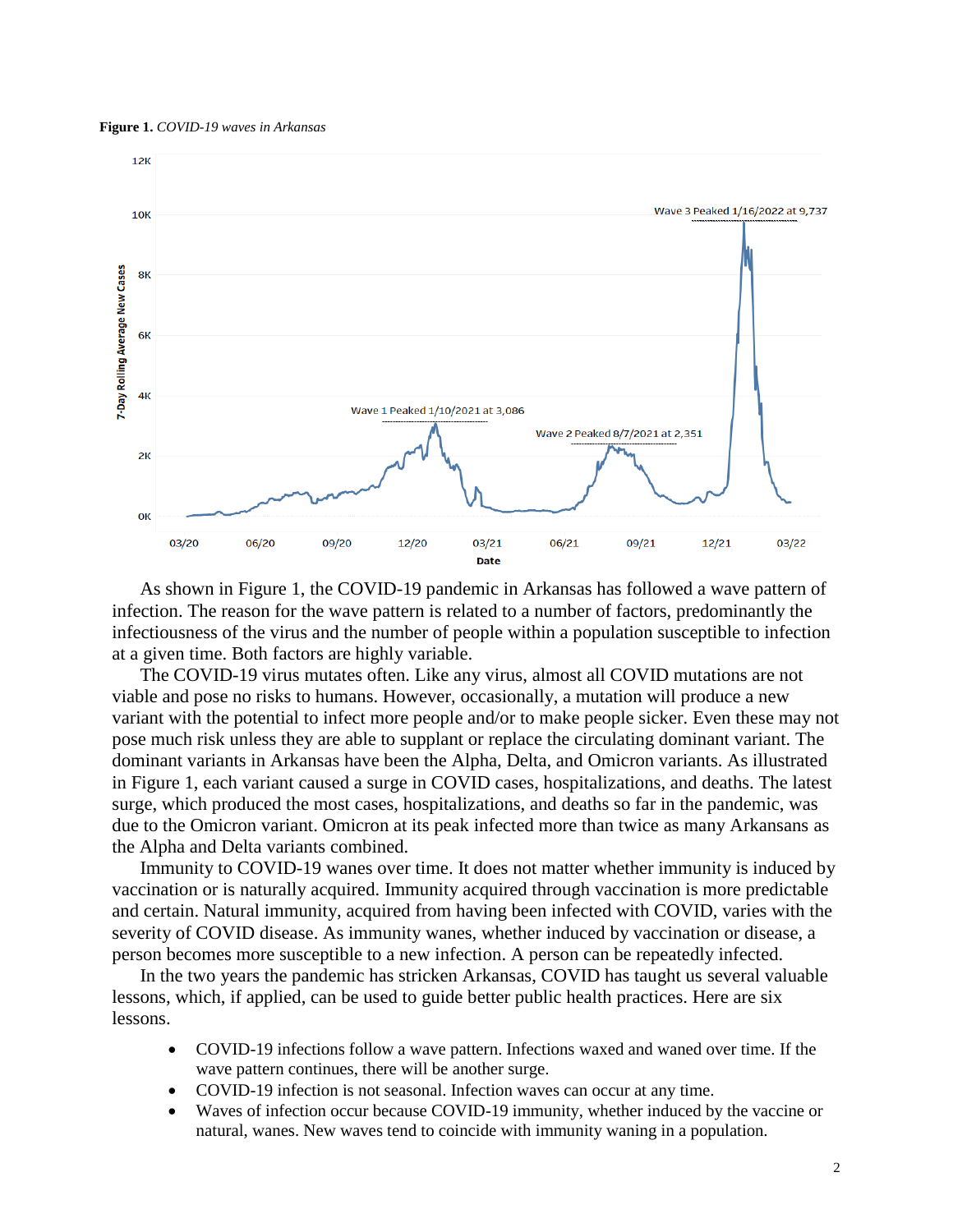- The COVID-19 vaccine works. The vaccines can prevent infections. More importantly, they are also very good at preventing serious disease, hospitalizations, and deaths. But, immunity must be periodically boosted.
- It is far safer to gain immunity to COVID-19 from the vaccine than from an infection. There is no risk of serious illness, hospitalization, or death from the vaccine.
- The public tends to pay attention to the pandemic when it is surging, as evidenced by the history of COVID testing and vaccine uptake in the state.

Arkansas is facing a new variant and waning population immunity. The new variant has been dubbed Omicron B.2 or the Deltacron variant. Some scientists are calling the variant Deltacron because it has genetic similarities to both the Delta and Omicron variants. Deltacron appears to be more infectious than Omicron. Deltacron infections in Germany, for example, are doubling every week. Hospitalizations are also increasing. In Germany, elderly patients make up much of the increase in hospitalizations because, while a large population of older people were vaccinated, their immunity has waned and they are again highly susceptible to the new variant.

Arkansas is in a pandemic breathing space right now. But, we should expect another surge due to the Deltacron variant. Only about a third of Arkansans have received a booster vaccination. Most who were fully vaccinated completed the two doses early in 2021. These individuals likely have waning immunity. Furthermore, despite a large number of infections during the Omicron surge, natural immunity associated with those infections is also likely waning.

To respond to a new surge, Arkansas should reinvigorate vaccination efforts, particularly in nursing homes and medical practices treating large numbers of geriatric patients. Public health messaging should be in place to give the public easily understandable information about COVID and the benefits of immunization, facemasks, and other prevention measures. The public should also be told about the financial cost of COVID, including missed time from work, medical bills not covered by insurance, reduced retail sales due to self-isolation, and lack of or delayed services due to reduced labor. Colleges and universities should be prepared to suspend classroom teaching in favor of distance learning. Daycare, elementary, and high school programs should have plans in place to reimpose strict CDC recommended infection prevention measures and, if needed, close programs for short periods of time. Hospital systems should be prepared to accept another surge in COVID patients, many of whom, because they will be older, more complex and difficult COVID cases.

Everyone in Arkansas is hoping and to some extent acting like the pandemic is over. Unfortunately, it is not. Arkansans do not need to be at red alert all the time., But, we must be prepared to go back on alert status when circumstances warrant. In the next two to three months, we may need to do so again. The state has had 11,000 COVID deaths in two years. Arkansans should resolve to not add another five to six thousand COVID-19 deaths in the coming year.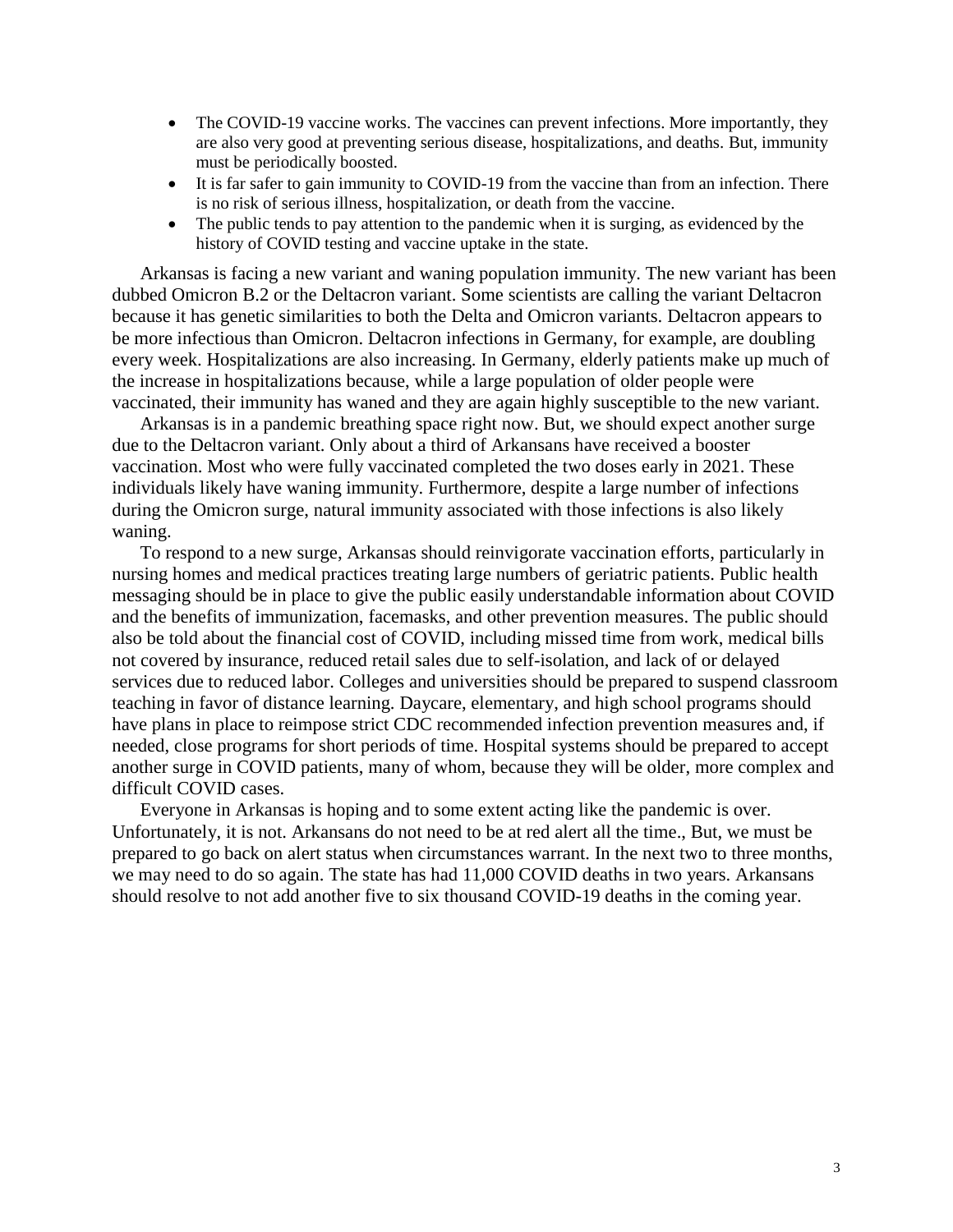## **The COVID-19 Pandemic in Arkansas**

Figure 2 shows the seven-day rolling average of new infections since March 2020. Daily



**Figure 2.** *Seven-day rolling average of daily COVID-19 cases*

numbers are often considered too "noisy" to accurately reflect an epidemic's growth. To reduce noise, we use rolling averages to smooth out meaningless daily differences in infections.

What is easily discernable from data plotted in Figure 2 is that Arkansas recently experienced a COVID-19 wave that far exceeded all previous COVID-19 activity in the state. Prior to 2022, the month with the highest average of new daily cases was January 2021, which saw an average of 2,262 cases. In January 2022, the average number of

new daily cases in Arkansas was 6,783. The 7-day rolling average of new daily cases in

 $25$ 

 $0.0$ 

Arkansas in February dropped to 1,544, and further dropped to 507 in March.

Figure 3a shows the COVID-19 testing rate per 1,000 persons in Arkansas. The testing rate has significantly declined in the last few months. As of March 9, the state performed 1.4 tests per 1,000 persons, which is lower than the national average of 3.3.

The COVID-19 positivity rate is an indicator of viral

Testing Per 1000  $50$ 



1.100 101 101 101 101 101

**Figure 3b.** *COVID-19 positivity rates through Mar. 9*



Figure 3b shows the seven-day moving average of positivity rates in Arkansas and the United States. The positivity rates in Arkansas and the U.S. spiked during late January due to the high number of Omicron infections. But, in recent weeks, both state and national positivity rates have declined significantly. The state's positivity rate currently stands at 3.1%,

**Figure 3a.** *COVID-19 testing rate per 1,000 through March 9*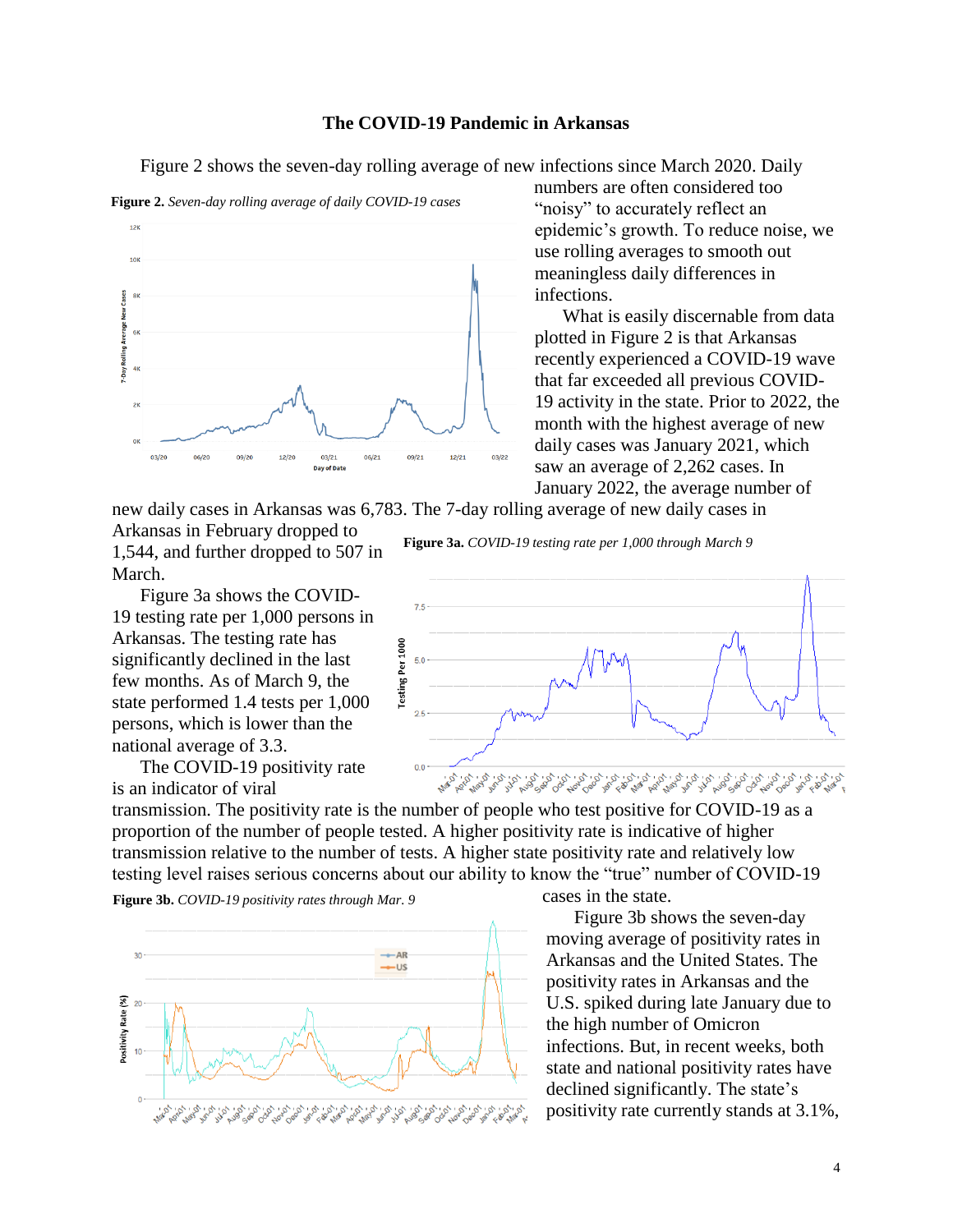which is lower than the national average of 7.1%. Since there is no active surveillance either statewide or nationally, both the per capita testing rate and the positivity rate estimates should be considered extremely conservative.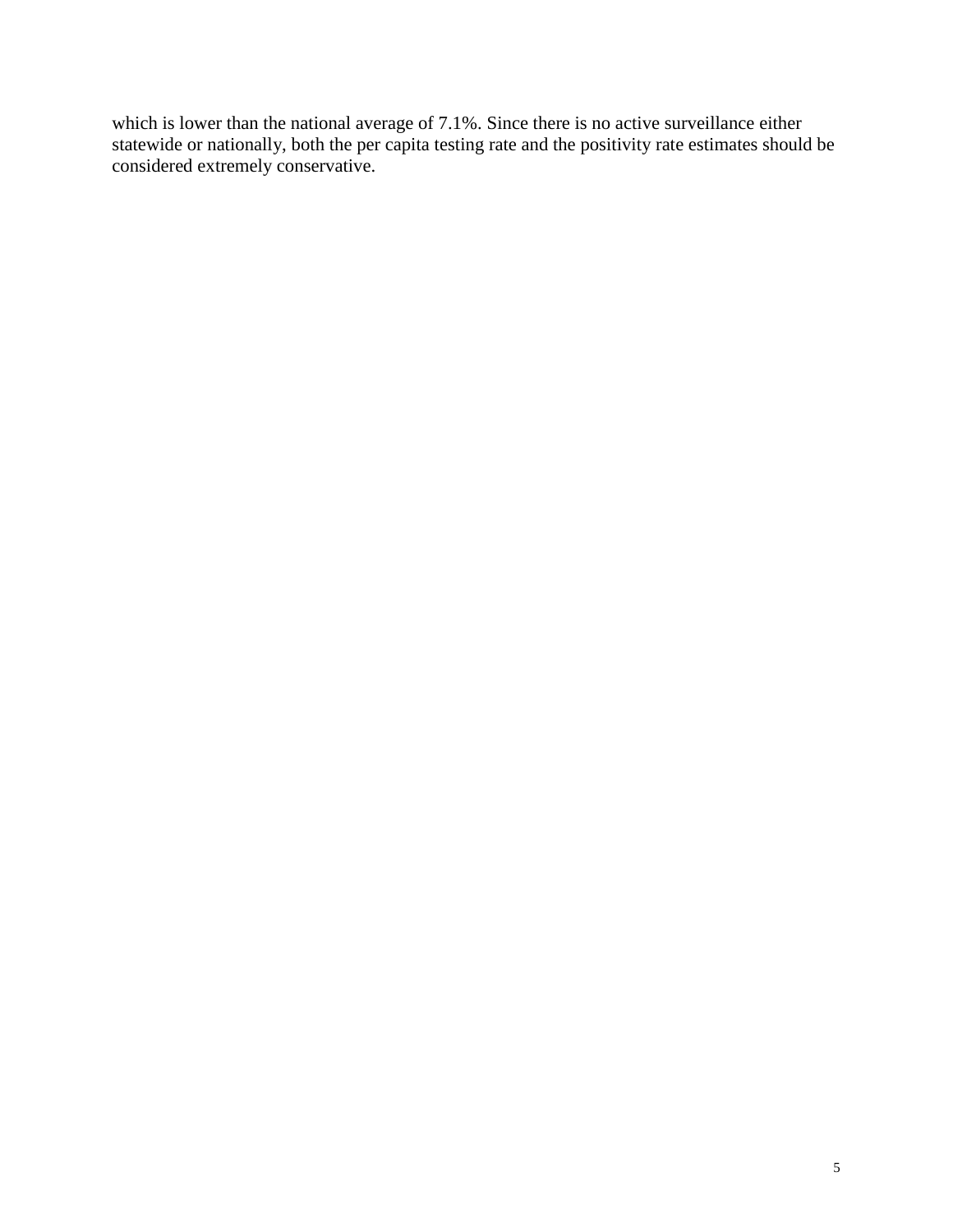#### **COVID-19 Cases**

PCR tests are the gold standard for identifying COVID-19 cases and probable cases are diagnosed using an antigen test. Antigen test results have been reported by the ADH since Sept. 2, 2020. ADH continues to distinguish between confirmed and probable cases, but they are combined for this report. In the report, confirmed and probable cases are "cases." For this report, we used data from Feb. 1 to March 13 to ensure greater stability in the models.



# **Forecasts of COVID-19 cases in**

**Arkansas**. New daily cases for the period March 15 to April 12 are shown in Figure 4a. The 30-





day model is forecasting an average of 472 new cases per day for the next 30 days.

Figure 4b shows the forecast of cumulative COVID-19 cases through April 12. The 30-day cumulative forecast shows Arkansas will reach 827,320 cumulative cases by April 12, a potential increase of 17,788 cases.

**Forecasts by age.** As shown in Figure 5, the forecast of cumulative cases by age shows slight increases in every age group, with small variations in growth across groups. The lowest

number of cases will continue to be in Arkansans 75 and older. The age group expected to have the greatest increase in new cases are Arkansans 35 to 59.

This continues a pattern evident for some time. This age group will have about 5,577 new cases by April 12, averaging 186 new cases per day. The group with the second highest growth will be young adults age 18 to 34. The model is showing an additional 3,995 will contract COVID by April 12. This is an average of 133 new cases per day.

The model forecasts around 3,396 new COVID cases in children 17 and under through April 12, an average of 113 new cases per day.

#### **Figure 5.** *Cumulative COVID-19 cases by age through April 12*

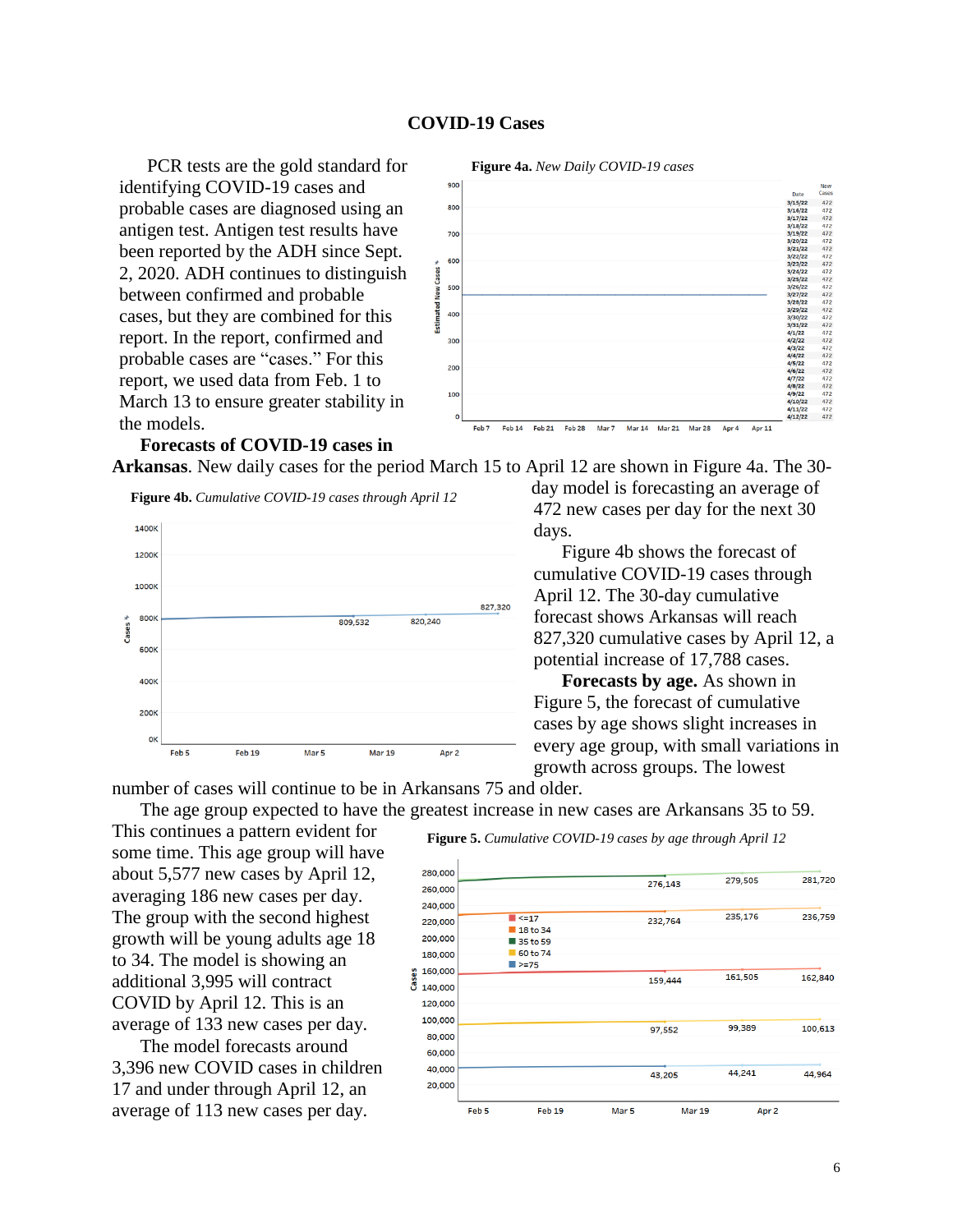**Map 1.** Relative change in *COVID-19 cases*



**Relative change in COVID-19 cases by county**. Map 1 shows the relative change in COVID-19 cases across Arkansas counties in the past two weeks. Relative change is calculated as the percent change between cases during the most recent two-week period (Feb. 28 to March 13) compared to cases from the prior two weeks (Feb. 14 to Feb. 27).

The relative change in cases presents the most definitive pattern we have seen across the state in some time. All counties report reduced relative change rates for the last two weeks. The largest relative decrease in COVID-19 cases was in Independence County (-84%) and the smallest decline was in Searcy

County (-12%). Counties with fewer than 10 cases during the most recent two weeks or the prior two weeks are displayed as "null" and shown in gray.

As shown on Map 2, all counties in Arkansas had elevated per capita COVID-19 cases between Feb. 28 and March 13, but at low levels. Per capita case rates ranged from 3 to 37 cases

per 10,000 persons. All counties had case rates below 50. Case rates are now similar to what they were in September 2020, before the Delta surge, when only two counties had per capita case rates greater than 30 per 10,000.

**Summary**. The 30-day models are forecasting a slight decline in new daily COVID-19 cases in Arkansas through March and into April.

The pandemic will continue to impact all age groups, with the highest number of infections being in adults 35 and 59. Young adults 18 to 34 will also experience high rates of new cases.

There are no COVID "hotspots" in the state. COVID-19 cases are not

**Map 2.** *COVID-19 two-week per capita case rate*



localized to any region in Arkansas, with per capita cases declining in every county in the state.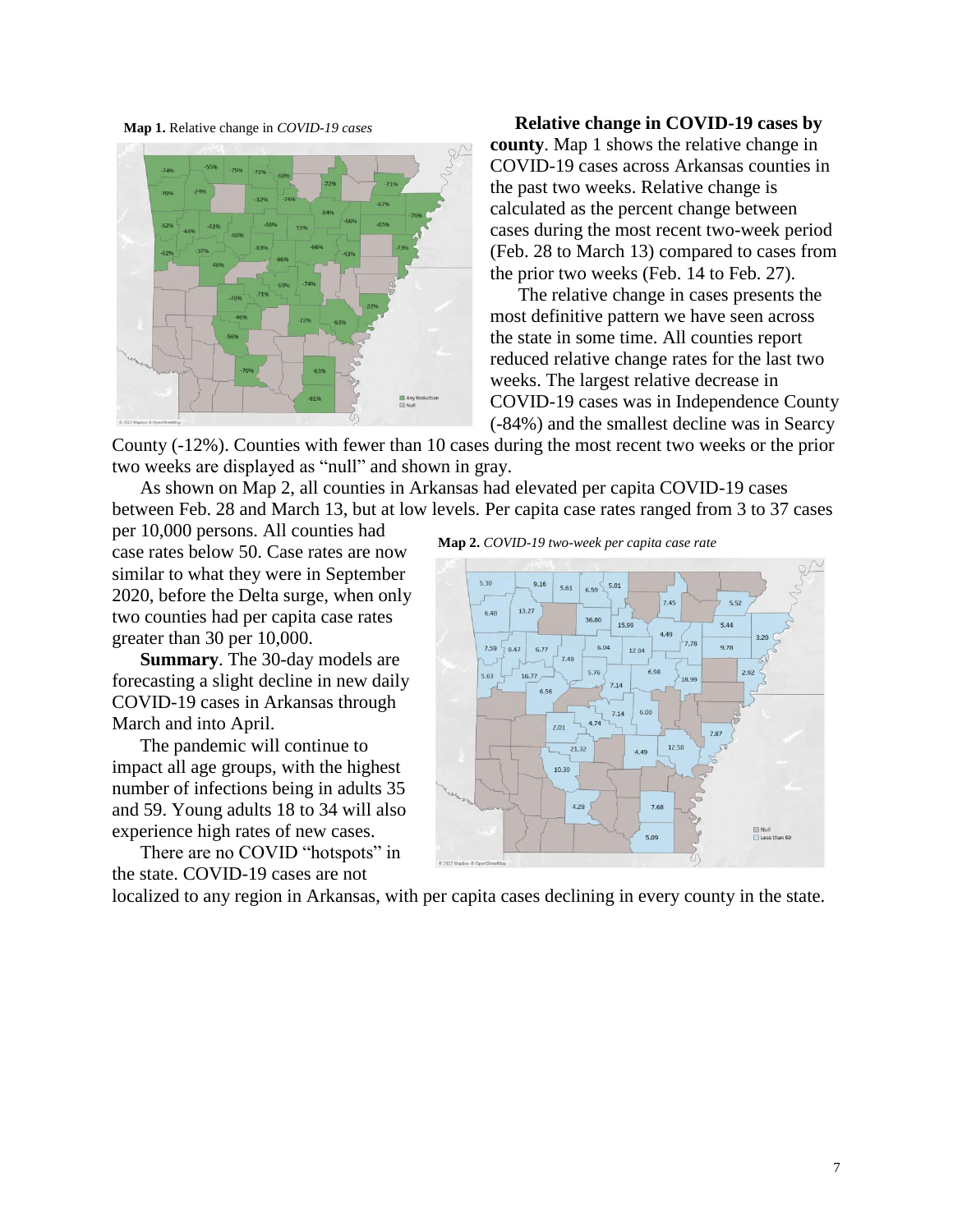### **COVID-19 Hospitalizations**

**Figure 6a.** *New daily hospitalizations*



the next month.

Figure 7 shows the 30-day forecast of hospitalizations by age group through April 12. As is

evident, hospitalizations in all age groups will increase slightly. For the first time in the pandemic, adults aged 60 to 74 are forecasted to be the age group with the greatest number of hospitalizations, adding 187 new patients in the next 30 days. Adults 35 to 59 will have an estimated 135 newly hospitalized individuals over the next 30 days.

**Summary.** Hospitalizations will be level over the next month. The models forecast the greatest number of hospitalizations due to COVID-19 will be adults 60 to 74, closely followed by adults 35 to 59.





#### **30-day forecasts of hospitalizations.**

Figure 6a shows the realized rate of new hospitalizations in Arkansas between Mar. 15 and April 12. As is easily discernible from the figure, hospitalizations have reached a point of apparent equilibrium. Average new hospitalizations per day are expected to be 37 through April 12.

The 30-day forecast for cumulative COVID-19 hospitalizations is shown in Figure 6b. The model forecasts a total of 37,238 cumulative hospitalizations by April 12, an increase of 1,393 patients in